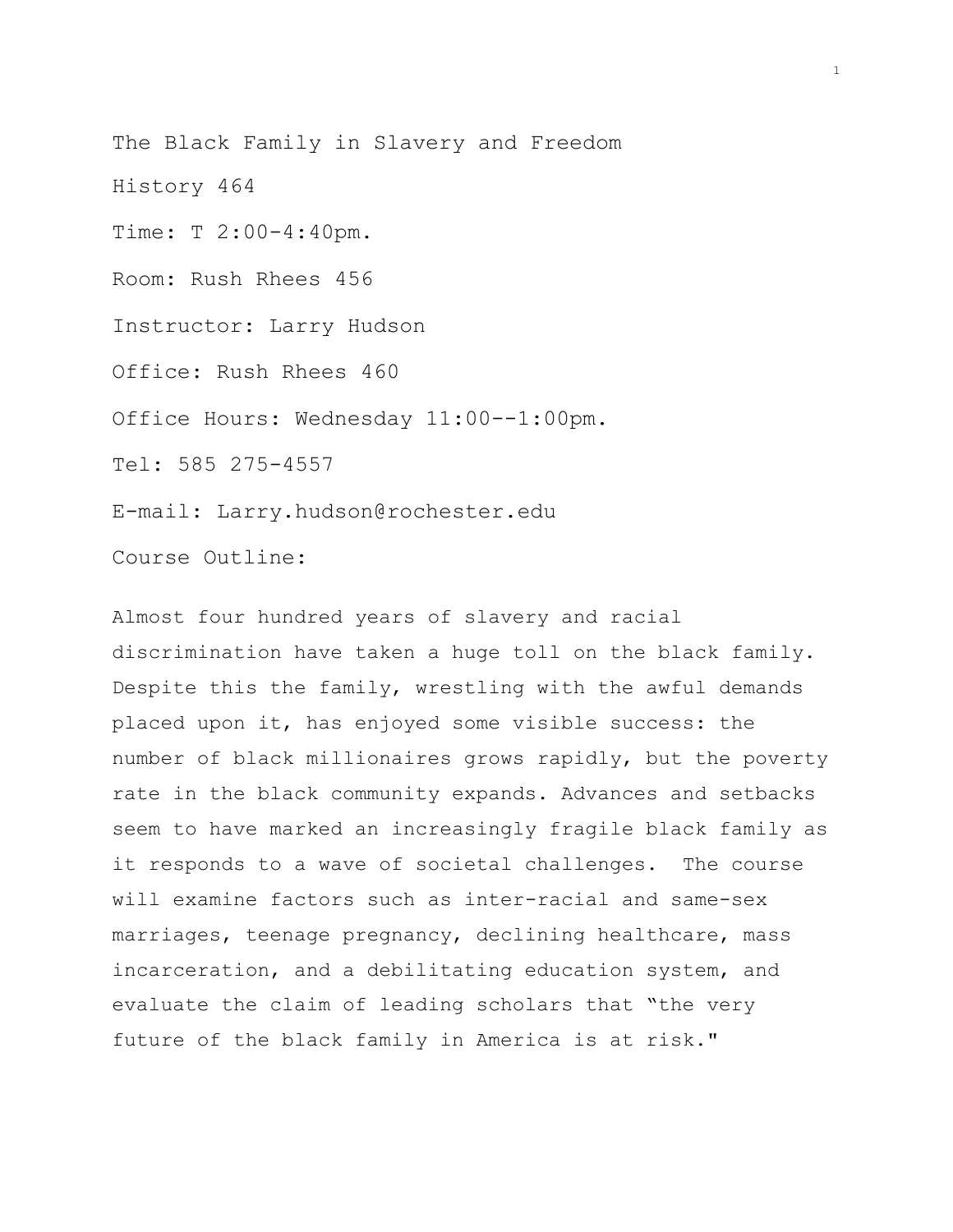**Course Grading** will be as follows: Five book Reports (40%); Presentations and Class Participation, (20%); and a Research Paper (40%). (Book Reports: Due Dates: Gutman, Jan 26; Blassingame Feb. 2; White Feb. 9; Stack Feb. 23; Jewell March 15; Research Paper April 26).

Regular class attendance is expected, and students should come to class prepared to discuss the assigned readings, and their work-in-progress.

If you have a physical or mental disability that requires an accommodation or academic adjustment, please arrange a meeting with the instructor at your earliest convenience.

## **Set Texts:**

Daniel P. Moynihan, The Negro Family: The Case for National Action, published by the United States. Department of Labor. Office of Policy Planning and Research. (Copies available on Reserve)

Gutman, Herbert G., The Black Family in Slavery and Freedom, 1750-1925

Blassingame, John W., The Slave Community: Plantation Life in the Antebellum South Deborah Gray White, Ar'n't I a Woman?: Female Slaves in the Plantation South, [1995 edition]

Joy DeGruy Leary, A Dissertation on African American Male Youth Violence: "Trying to Kill the Part of You that isn't Loved," Portland State University 2001, (Available on Reserve)

Carol Stack, All Our Kin: Strategies for Survival in a Black Community

K. Sue Jewell, Survival of the African American Family: The Institutional Impact of U.S. Social Policy

## **Course Outline**

**Week One** Tuesday 19 January

Popular notions and images of the black family

Moynihan and the Moynihan Report

**Week Two** 26 January The Moynihan Report and its Critics

Daniel P. Moynihan, The Negro Family: The Case for National Action (Reserve)

Gutman, Herbert G., The Black Family in Slavery and Freedom, 1750-1925, Intro and Part One (On Reserve)

**Week Three** 2 February Black Historians take on Moynihan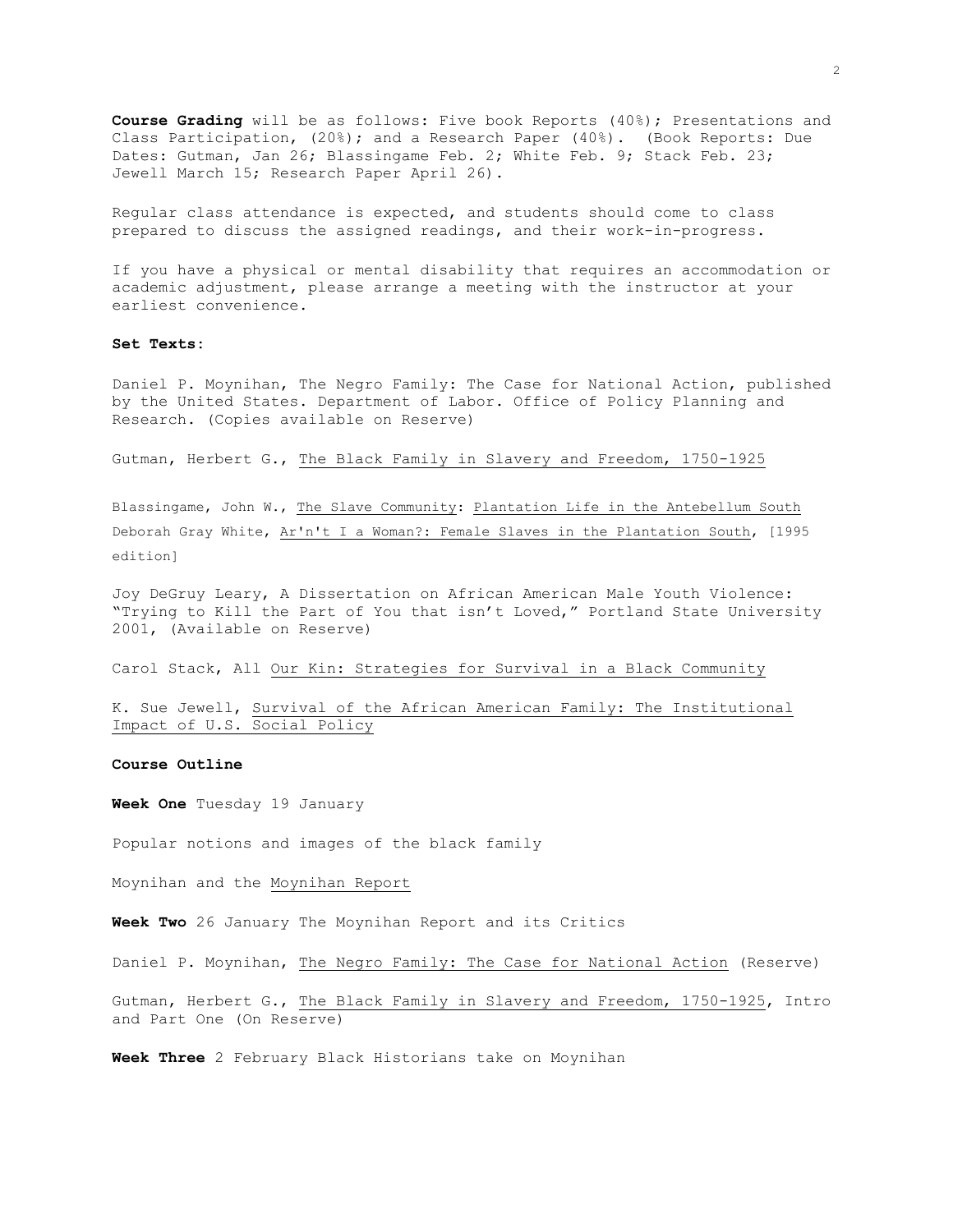John Blassingame, The Slave Community: Plantation Life in the Antebellum South

**Week Four** 9 February Black Women on Moynihan

Deborah Gray White, Ar'n't I a Woman?: Female Slaves in the Plantation South

**Week Five** 16 Supporting Moynihan?

Joy DeGruy Leary, A Dissertation on African American Male Youth Violence: " Trying to Kill the Part of You that isn't Loved," Portland State University 2001, (Copies available on Reserve)

Bruce Sacerdote, "Slavery and Intergenerational Transmission," <http://www.dartmouth.edu/~bsacerdo/wpapers/Slavery3.pdf>

**Week Six** 23 February Saving the Black Male?

Carol Stack, All Our Kin: Strategies for Survival in a Black Community

**Week Seven** 1 March Making Poverty Work

Stack, All Our Kin

**Week Eight** 8 March Social and Public Policy

Spring Break (Mon 7-14 March)

**Week Nine** 15 March

K. Sue Jewell, Survival of the African American Family: The Institutional Impact of U.S. Social Policy

## **Discussion and Research Topics**

**Week Ten** 22 March The Media and the Black Family: From the Cosby Show to The Wire

Topic: Mass Incarceration

**Week Eleven** 29 March

Selecting a Research Project

Topics: 1] Education Gap 2] Wealth Gap 3] Health Gap

**Week Twelve** 5 April March

Research Project

1] Declining Black Marriages 2] Same Sex Marriage 3] Teen Pregnancy